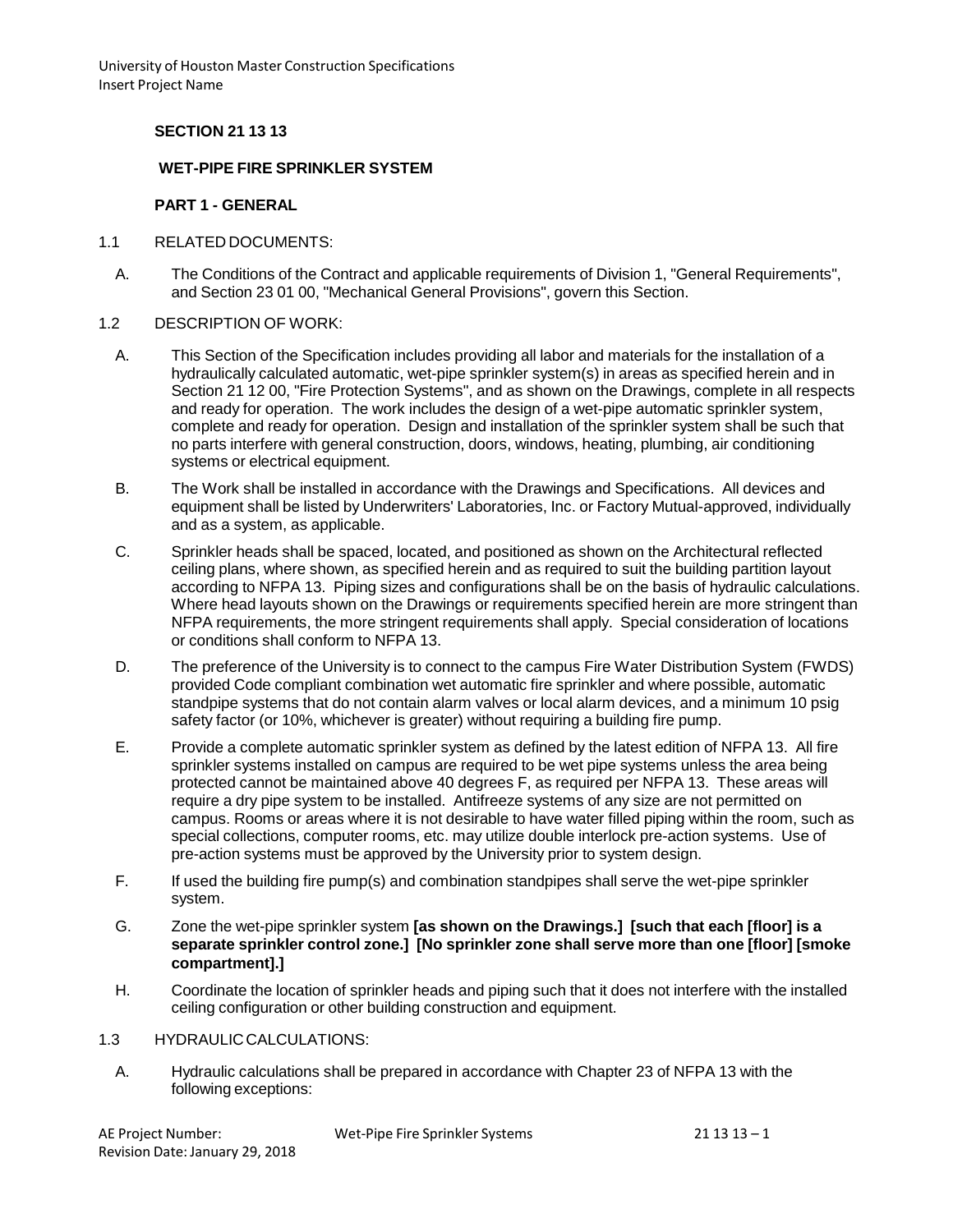- 1. Pipe friction losses may be calculated by using the nearest foot for all piping over one foot (1') in length. Horizontal lengths less than one foot (1') may be neglected. Vertical length less than one foot (1') shall be included for elevation purposes only.
- 2. Flows shall be calculated to the nearest whole gallon.
- 3. Velocity pressures may be neglected.
- 4. Velocities in underground piping shall not exceed 16' per second. Velocities in all other piping shall not exceed 20' per second. Velocities in standpipes must be calculated based on the combined sprinkler flow and hose flow.
- 5. Fire pumps shall supply only the sprinkler demand. Any point on the pump curve may be used to supply the water demand, provided that point is no more than 150% of rated capacity of the pump.
- 6. Total sprinkler system flow shall not exceed 110% of the required flow.
- 7. The sprinkler/standpipe risers accommodate both the sprinkler and standpipe hose stream flows. Each riser shall accommodate 250 gallons per minute flow for standpipe hose stream.
- 8. Hydraulic calculations shall be performed by a State of Texas Licensed Responsible Managing Employee (RME) in the direct employ of the fire protection contractor.
- 9. Provide 10 psig or 10 % safety factor, whichever is greater, for all sprinkler system hydraulic calculations.
- 10.No flexible drop sprinkler heads will be allowed.

#### 1.4 QUALITYASSURANCE:

- A. Contractor: The fire protection system shall be designed and installed by a fire protection contractor who is licensed by the State of Texas to perform fire protection work of the type specified for this project. The fire protection contractor shall have a minimum of 5 years of experience in the installation of fire protection work of the type specified for this project.
- B. Applicable Publications: The University, the International Building Code, National Fire Codes as published by the National Fire Protection Association (NFPA), State Fire Marshal, and the University of Houston Fire Marshal's requirements contain fire protection criteria and requirements for the design of all fire suppression systems. The publications listed below form a part of this Specification to the extent referenced. The publications are referred to in the text by basic designation only.
	- 1. National Fire Protection Association (NFPA):
		- a. NFPA 13 Standard for the Installation of Sprinkler Systems.
		- b. NFPA 14 Standard for the Installation of Standpipe and Hose Systems
		- c. NFPA 20 Standard for the Installation of Centrifugal Fire Pumps for Fire Protection.
		- d. NFPA 24 Standard for the Installation of Private Fire Service Mains and Their Appurtenances.
		- e. NFPA 70 National Electrical Code.
	- 2. Underwriters' Laboratories, Inc.:
		- a. Fire Protection Equipment Directory (Latest Addition).
	- 3. Factory Mutual Engineering Corporation (FM):
		- a. Approval Guild (Latest Addition).
	- 4. American National Standards Institute (ANSI):
		- a. Z 53 Safety Color Code for Marking Physical Hazards.
		- b. A 14 Safety Requirements for Fixed Ladders.

AE Project Number: Revision Date: January 29, 2018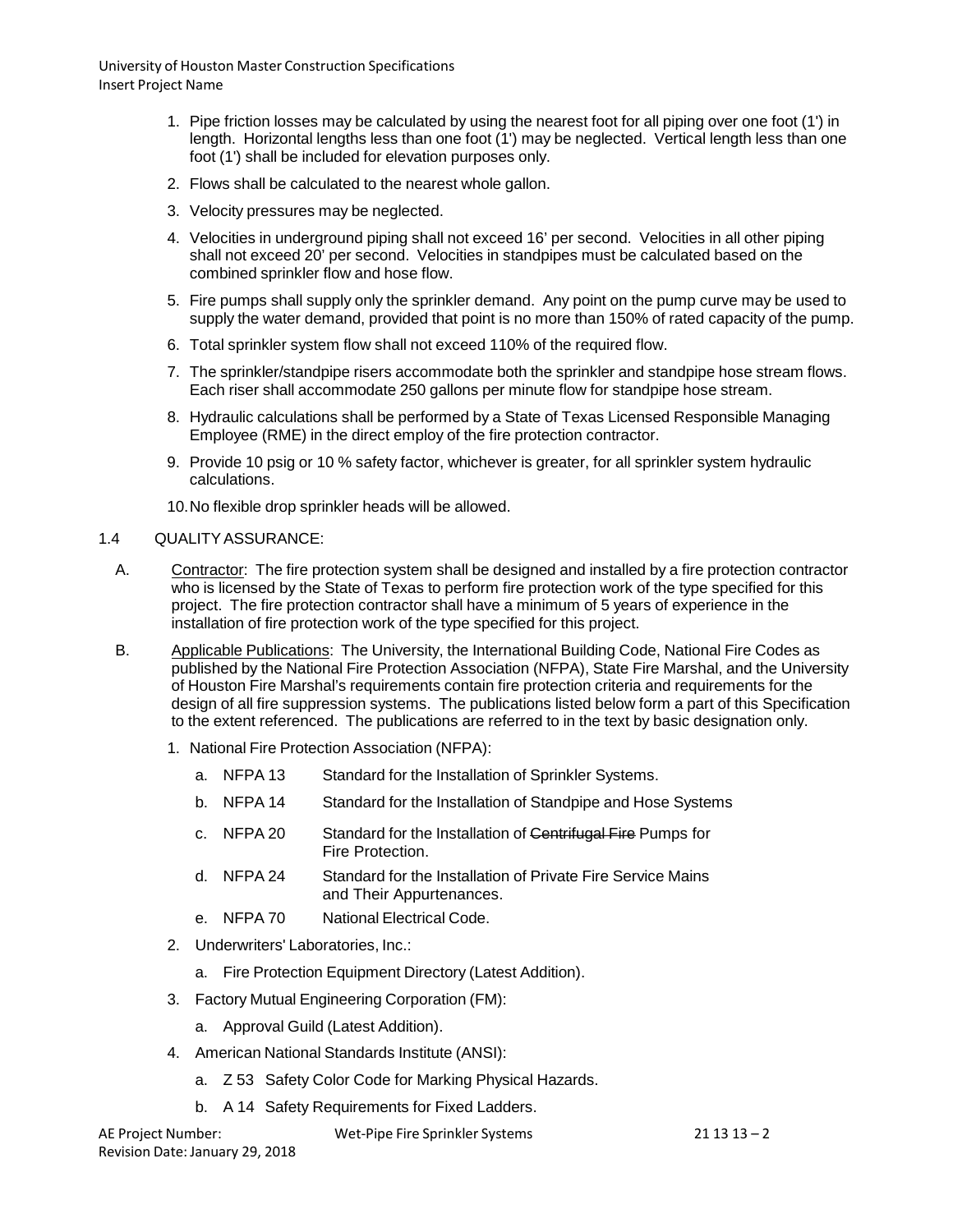- 5. Materials shall be installed in accordance with NFPA 13. All valves, fittings, hose, sprinkler heads, and equipment shall be UL or FM-labeled. All necessary points of city connections shall be matched to city equipment.
- 6. Acceptable Manufacturers: The model numbers listed in the Specifications establish a level of quality and material. The following manufacturers are acceptable subject to compliance with the requirements of these Specifications.
	- a. Sprinkler Equipment:
		- 1) Viking Corporation.
		- 2) Grinnell Fire Protection Systems Co., Inc.
		- 3) Automatic Sprinkler Corporation.
		- 4) Central Sprinkler Corporation.
		- 5) Firematic Sprinkler Devices, Inc.
		- 6) Reliable Automatic Sprinkler Co.

### 1.5 SUBMITTALS:

- A. The University of Houston Project Manager shall review and distribute all submittals for approval by the U of H Fire Marshal, the Owner's representative, and others as appropriate.
- B. Refer to provisions established in the Project Specifications and in related section of Division 01 General Requirements. All product data shall be submitted under provisions of Division 01.
	- C. Shop drawing submittals shall include, but not be limited to:
		- 1. Cut sheets marked to clearly indicate all fire protection system materials, accessories and manufacturers to be used, including, but not limited to test/drain assemblies, pipe and fittings, pipe hangers and supports, valves, sprinkler heads, specialties, waterflow switches, valve supervisory switches, and other required materials. This shall include cut sheets on all grooved piping system components [and all manufacturers] which will be used on the project.
		- 2. Samples of sprinkler heads to be furnished.
		- 3. Preliminary submittal drawings showing all proposed sprinkler head locations for Architect/Engineer approval and including a layout and details sufficient to indicate the coordination of the location of sprinkler heads with the installed ceiling configuration shall be provided.
		- 4. The Contractor shall submit detailed and accurate shop drawings prepared in accordance with NFPA 13, NFPA 14 (if applicable), and NFPA 24 for approval of all equipment to be constructed and installed. Shop drawings shall identify all materials and list all equipment to be used. Shop drawings shall include ceiling grid or reflected ceiling layout and shall be coordinated with other trades prior to submittal. Final fire protection system shop drawings showing all piping sizes and elevations, sprinkler head types and hydraulic calculations. Piping shall be sized and elevation of mains shall be indicated. Drawings shall be approved by state and local authorities prior to being submitted. Hydraulic calculations shall be a part of this submittal. A fire pump characteristic curve for the building fire pump shall be a part of this submittal.
		- 5. Hydraulic calculations for sprinkler systems shall comply with NFPA 13 and shall include comprehensive hydraulic data sheets. Provide 10 psig or 10 % safety factor, whichever is greater, for all sprinkler system hydraulic calculations.
		- 6. Provide hydraulic calculations for automatic standpipes, where required per NFPA 14, to provide 100 psi when flowing 500 gpm at the most remote standpipe outlet and 250 gpm at each additional standpipe. Provide hydraulic calculations for manual standpipes to demonstrate the pressure available at the top of each standpipe while flowing, the demand required per NFPA 14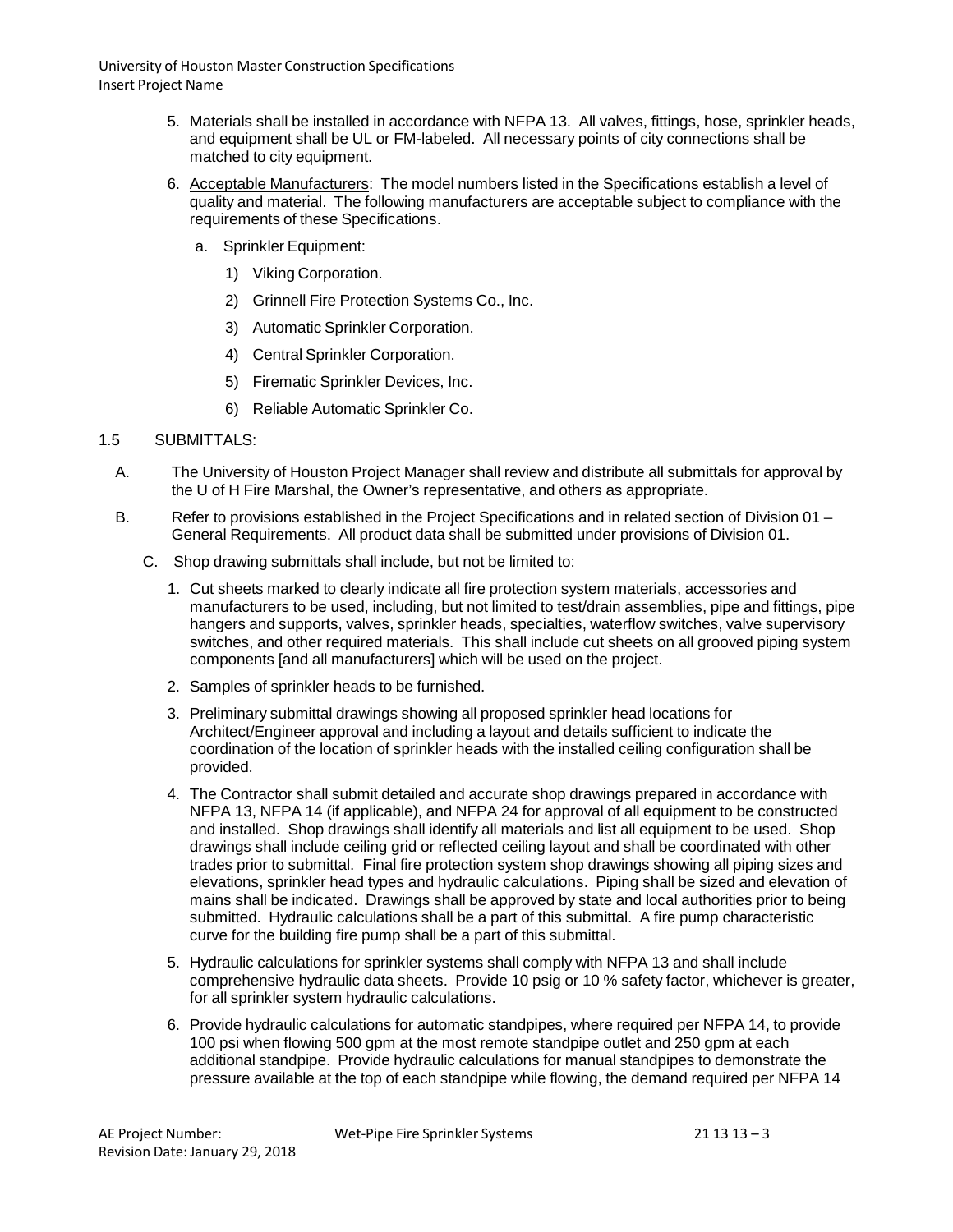> utilizing both the available water supply and the nominal City of Houston fire truck pumper through the fire department connection.

- 7. No work shall be performed until the University has approved the shop drawings, calculations, and data sheets. The Contractor is solely liable for any work performed prior to this approval.
- 8. The submittal shall include a statement from the sprinkler contractor certifying that the design meets the hydraulic design parameters stated in this Specification.
- 9. Additional items as specified in Section 23 01 00 and Section 21 12 00.
- 1.6 PRODUCT DELIVERY, STORAGE AND HANDLING:
	- A. Deliver sprinkler system components in factory-fabricated water resistant packaging.
	- B. Handle sprinkler system components carefully to avoid damage to components, enclosures, and finish.
	- C. Store sprinkler system components in a clean, dry space and protect from weather.

### **PART 2 - PRODUCTS**

#### 2.1 SYSTEM DESCRIPTION:

- A. The wet-pipe sprinkler system shall be a fixed water type fire protection sprinkler system with a pressurized water supply to fusible sprinkler heads for control of fire. **No flexible drop sprinkler heads will be allowed.**
- B. Sprinklers shall be listed or FM approved and shall not include O-rings seals. Any sprinkler that incurs damage, is painted, or is sprayed with any obstructive material during construction shall be replaced at no cost to the University. Installation of sprinklers shall be coordinated with other work, including duct and electric fixture installation, to prevent sprinkler obstructions.
- C. Sprinklers located less than eight feet above finished floor or that may be subject to mechanical damage shall be provided with guards listed for use with the model of sprinkler installed.
- D. Quick-response sprinklers are required throughout all light-hazard occupancies, and may also be installed in ordinary-hazard occupancies for the quick-response hydraulic design area reduction per NFPA 13 for utilizing quick-response sprinklers. Extended coverage sprinklers may be utilized if proven in the hydraulic calculations.
- E. Where required by the project, sprinklers shall be centered in two directions in ceiling tiles. Pendent sprinklers required to be placed in the center of ceiling tiles, shall be supplied from a return bend that connects to an outlet at the top of the fire sprinkler branch line piping.
- F. Main electrical equipment rooms may have alternate protection such as a pre-action, dry sprinkler systems or chemical suppression system. Approval must be sought by appropriate department in cooperation with the UH Fire Marshal's Office.
- G. The sprinkler system shall be designed to meet the more stringent of the requirements of NFPA 13 or the following requirements:

## **[EDIT TO SUIT PROJECT]**

- 1. Storage rooms and mechanical equipment room shall be hydraulically calculated and designed to provide 0.16 gpm/sf over the hydraulically most remote 3000 sf area (Ordinary Hazard Group 2) or over the entire area, whichever is less.
- 2. Computer rooms and food service areas shall be hydraulically calculated and designed to provide 0.15 gpm/sf over the hydraulically most remote 2000 sf area (Ordinary Hazard Group 1) or over the entire area, whichever is less.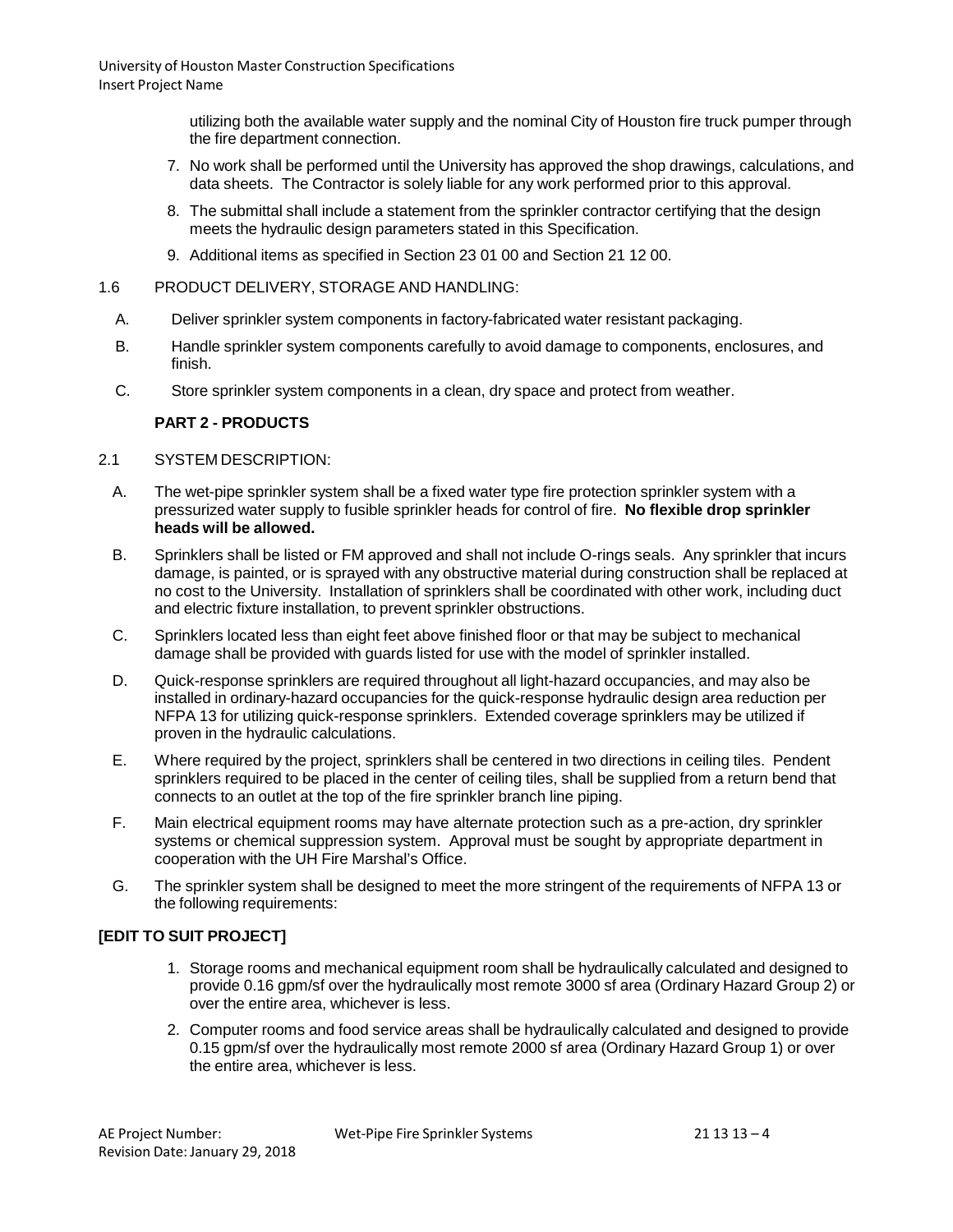- 3. Minimum design shall be hydraulically calculated and designed to provide **[0.075] [ ]** gpm/sf over the hydraulically most remote **[2500] [ ]**sf area.
- 4. Office areas, conference areas and similar spaces shall be hydraulically calculated and designed to meet NFPA requirements for Light Hazard.

# **[EDIT TO SUIT PROJECT REQUIREMENTS]**

- H. All sprinkler heads in general shall be in a straight line, parallel to the lines of the building and shall be located in the approximate center of ceiling tiles. **[Sprinkler heads in public finished areas shall be located exactly (double swing connection) where shown on the Architectural reflected ceiling plans.]** Sprinkler head quantities, where shown, are the minimum which must be provided. If additional heads are required to meet NFPA 13, the location of additional heads must be approved by the Architect. The Contractor shall submit Sprinkler Head locations to the Architect for location and type approval prior to completing the sprinkler system design, unless otherwise instructed, in writing, by the Architect.
- I. Sprinkler heads in rooms with electrical equipment shall be located as far as code requirements allow from electrical equipment.

## 2.2 SYSTEM COMPONENTS:

- A. System components for each zone shall include, but not be limited to:
	- 1. Zone control (test/drain) assembly.
	- 2. Drain valve.
	- 3. Waterflow switches.
	- 4. Valve supervisory switches.
	- 5. Piping.
	- 6. Sprinkler heads.
- 2.3 PIPE AND FITTINGS:
	- A. Refer to Section 21 12 00 for pipe and fitting requirements.
- 2.4 PIPING FABRICATION/SHOP DRAWINGS:
	- A. Piping fabrication/shop drawings shall be submitted for all fire protection and sprinkler piping. Refer to Section 21 12 00 for additional requirements.
- 2.5 PIPE HANGERS AND SUPPORTS:
	- A. Refer to Section 21 12 00 for pipe hanger and support requirements.
- 2.6 SLEEVES AND ESCUTCHEONS:
	- A. Refer to Section 21 12 00 for pipe sleeve and escutcheon requirements.
- 2.7 VALVES:
	- A. Refer to Section 21 12 00 for fire protection valve requirements.
- 2.8 SPRINKLERHEADS/SPECIALTIES:
	- A. Unless otherwise specified, sprinkler heads shall have 165<sup>3</sup>F ordinary degree rating. Heads located within the air streams of heat emitting equipment and located at the top of elevator shafts shall be selected for proper temperature rating. Corrosion-resistant sprinkler heads shall be installed where they are exposed to weather, moisture, or corrosive vapors. Heads installed where they might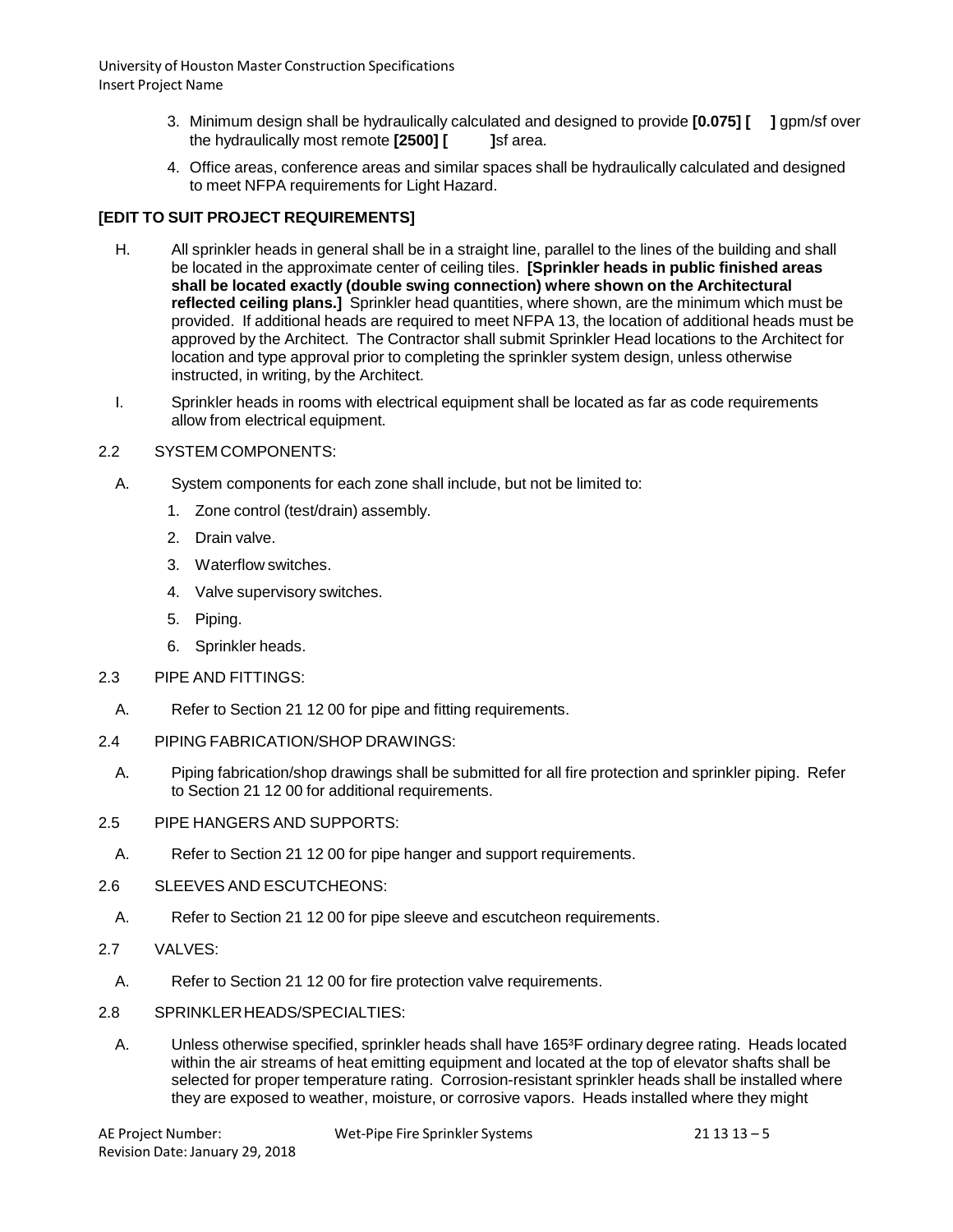> receive mechanical injury or are less than 7' above the floor level shall be protected with approved guards in accordance with NFPA 13. Sprinkler guards shall be provided for sprinklers in electrical closets. Sprinklers in areas with suspended ceilings shall be pendant type, with pipe and fittings located above the suspended ceiling. **No flexible drop sprinkler heads will be allowed.**

- B. Sprinkler heads in finished public areas shall be Reliable Model **[G-1 "concealer"] [G semirecessed chrome-plated]** head with a **[white] [polished chrome plated] [cover] [escutcheon]** plate or an approved equal. Sprinkler head shall be UL-listed and FM-approved with the provided **[cover] [escutcheon]** plate.
- C. Sprinkler heads in finished non-public areas shall be Reliable Model **[G-1 "concealer"] [G semirecessed chrome-plated]** head with a **[white] [polished chrome plated] [cover] [escutcheon]** plate or an approved equal. Sprinkler head shall be UL-listed and FM-approved with the provided **[cover] [escutcheon]** plate.
- D. Sprinkler heads in the unfinished areas shall be Reliable Model G or approved equal brass, upright pendant, or pendant heads as required.
- E. Sprinkler heads used for protection of glazing shall be of a fast response design.
- F. Provide a metal cabinet containing a stock of spare sprinkler heads of all types and ratings installed. The cabinet shall be located where the temperature will not exceed 100<sup>3</sup>F; the location shall be approved by the Owner. The number of spare sprinklers shall conform to NFPA 13.
- 2.9 VALVE SUPERVISORY SWITCHES:
	- A. All valves that affect the flow of fire protection water to the Wet Pipe Fire Protection system shall be supervised. Switches shall be Potter Electric Signal Co. Model OSYS-U or and approved equal.
	- B. Supervisory switches shall be furnished and installed by this Contractor and wired by Division 28. Coordinate wiring of all switches with Division 28.
- 2.10 WATERFLOW SWITCHES:
	- A. Viking or equal waterflow switches, with adjustable retard feature shall be provided in the supply pipe to each zone for remote alarm. Switch shall be double-pole single-throw type and shall be rated at least 7 amperes at 125/250 volts.
	- B. Waterflow pressure switches shall be furnished and installed by this Contractor and wired by Division 28. Coordinate wiring of flow switches with Division 28.
- 2.11 BUILDING FIRE ALARM SYSTEM INTERFACE:
	- A. Each zone control assembly shall provide an alarm signal output to the Building Fire Alarm System (wiring by Division 28) whenever there is waterflow in the zone.
	- B. Each valve which controls the flow of sprinkler system water shall be monitored by the Building Fire Alarm System (wiring by Division 28).

## **PART 3 - EXECUTION**

- 3.1 INSTALLATION:
	- A. General: Refer to Section 21 12 00 for installation of fire protection system piping and other general requirements.
	- B. Inspector's Test Valves: Test valves shall be provided in accordance with NFPA 13, supplied from the highest and most remote part of the system in relation to the riser assembly, and shall discharge to the outside of the building or to a building drain. Test valves shall be conveniently accessible within 7' of floor. Inspector's test connections must be provided for all zones, so that the waterflow switch for the zone can be tested. Every water flow switch shall have an inspector's test connection